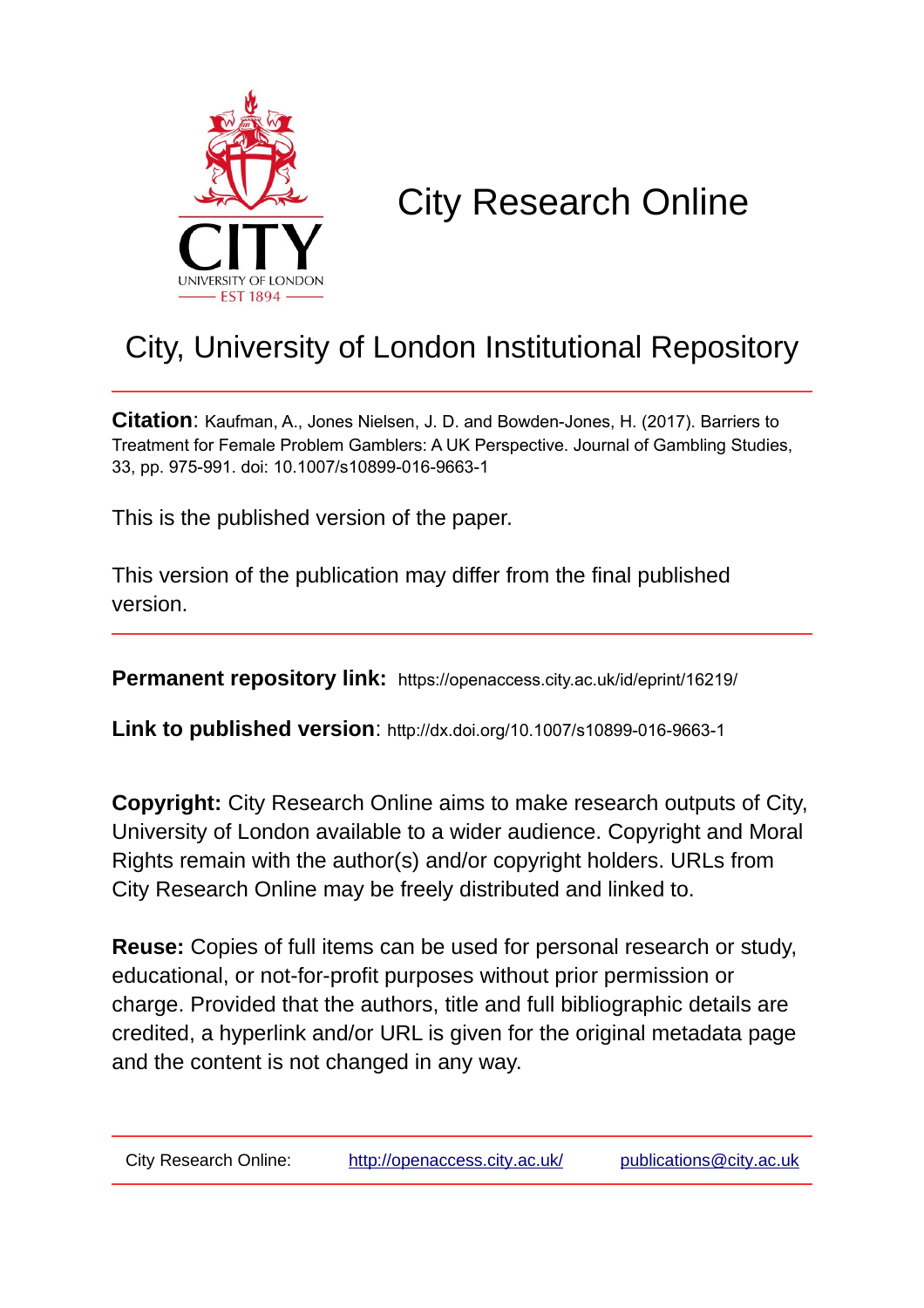ORIGINAL PAPER



# Barriers to Treatment for Female Problem Gamblers: A UK Perspective

Anna Kaufman<sup>1</sup> • Jessica D. Jones Nielsen<sup>1</sup> • Henrietta Bowden-Jones<sup>2</sup>

© The Author(s) 2016. This article is published with open access at Springerlink.com

Abstract There is a paucity of research in the UK which examines problem gambling and that which does exist is mainly quantitative, focuses on male samples and fails to look at treatment seeking populations or obstacles preventing problem gamblers from seeking treatment. This paper presents findings from part of a larger qualitative study that explored the experience of treatment for female problem gamblers. Data were collected using semistructured interviews with eight women who had received individual cognitive-behavioural therapy in the National Health Service for their gambling problem. An interpretative phenomenological analysis approach was applied in the research process, identifying three main themes, of which the subtheme 'Barriers to Treatment' is examined here. Internal and external barriers to treatment organically emerged in all female participants' accounts and appear to have an impact on service utilisation. Input directly from gamblers can be combined with findings from other studies to devise better ways of reaching female problem gamblers. A better understanding of barriers to treatment can also provide valuable direction for future research and suggest applications in clinical service provision and treatment planning.

Keywords Problem gambling - Female - Treatment - Barriers - Interpretative phenomenological analysis - Cognitive-behavioural therapy

 $\boxtimes$  Anna Kaufman annaxgould@hotmail.com

<sup>&</sup>lt;sup>1</sup> Department of Psychology, City University London, Northampton Square, London EC1V 0HB, UK

<sup>&</sup>lt;sup>2</sup> Department of Medicine, Faculty of Medicine, Imperial College, London SW7 2AZ, UK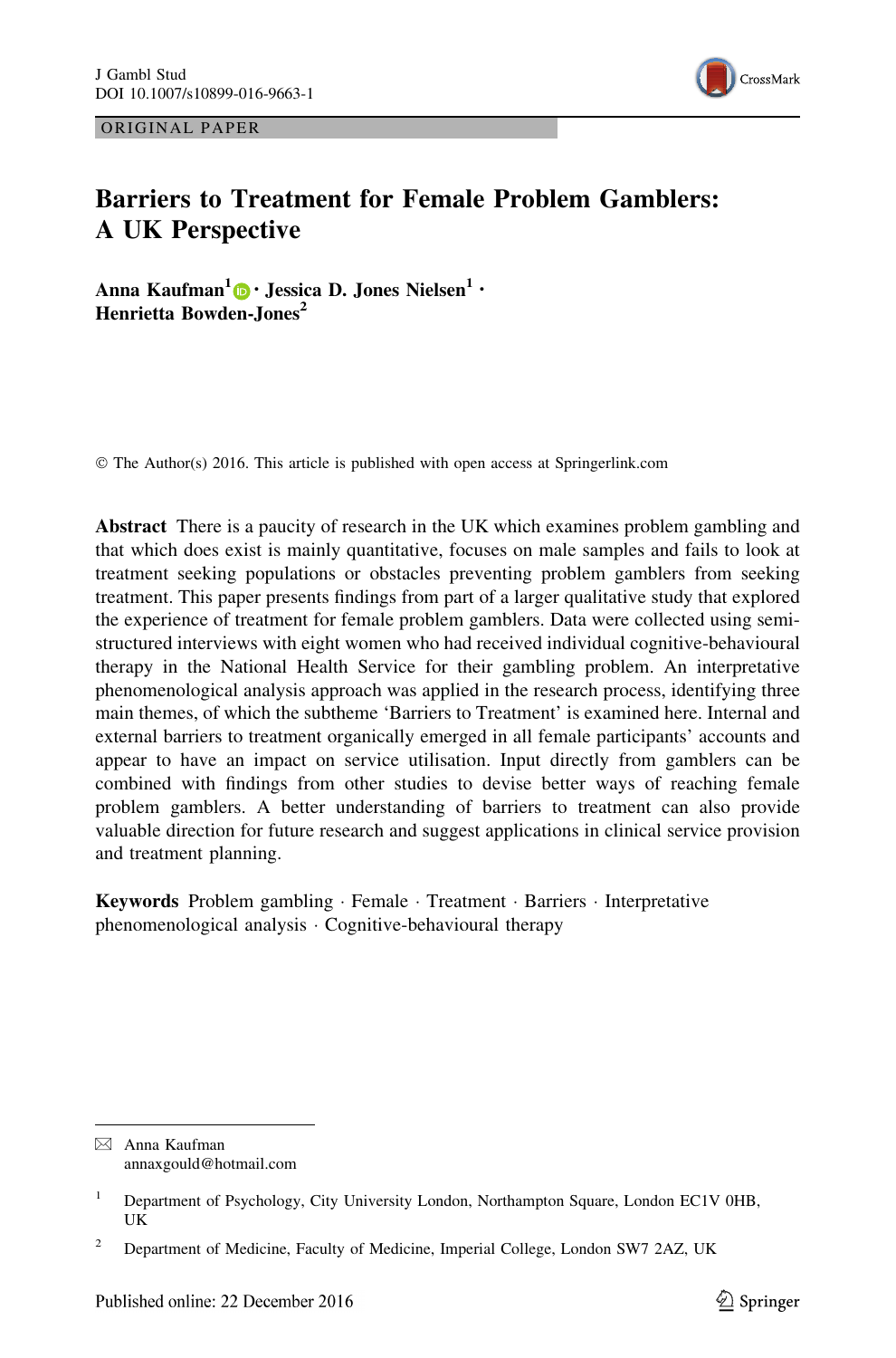# Introduction

In recent years the gambling landscape in Britain has changed significantly. The introduction of the Gambling Act 2005, which came into effect in 2007, has allowed the responsible advertising of gambling and the addition of licensed online gambling, making it possible for problem gamblers to access gaming facilities 24 h a day. While gambling has traditionally been perceived as a male recreational activity (Potenza et al. [2001](#page-16-0)) and a male addiction, recent gambling prevalence studies indicate the gap is narrowing as a greater number of women are now gambling (Wardle and Seabury [2013](#page-16-0); Wardle et al. [2011\)](#page-16-0). Yet little research has focused on female problem gamblers and, in particular, aspects of the treatment-seeking experience for women has been neglected.

According to the latest British Gambling Prevalence Survey, commissioned by the Gambling Commission, which regulates gambling activities in the UK, there are between 360,000 and 450,000 adult problem gamblers in Great Britain. The prevalence of male problem gambling increased from 1% in 2007 to 1.5% in 2010, while female problem gambling increased from 0.2% in 2007 to 0.3% in 2010, which translates to 75,000 women in Great Britain (Wardle et al. [2011](#page-16-0)). Interestingly, the increase in overall prevalence for women was driven by younger females. The survey also found that there has been a general increase in participation in gambling since the 2007 survey from 68 to 73%, and this increase was greater among women than men  $(65\%$  in 2007 and 71% in 2010, respectively). Since gambling participation seems to be increasing faster among females than males, there may be differences in reasons for gambling requiring different treatment needs which need further examination. Furthermore services and professionals need to be prepared to treat an anticipated increase of gambling related problems in the UK.

In 2007 the British Medical Association (BMA) proposed that the NHS should provide sufficient support for gambling disorders, alongside the services it provides for drug and alcohol problems (Griffiths [2007\)](#page-16-0). The theoretical review of evidence indicates that therapeutic interventions can be helpful in reducing the severity of gambling problems and improving psychological well-being in individuals with gambling related problems (Lopez Viets and Miller 1997 cited in Dowling and Cosic [2011\)](#page-15-0). Current intervention options for the treatment of problem gambling in the UK include counselling, psychotherapy, cognitive-behavioural therapy (CBT), advisory services, residential care, pharmacotherapy, and combinations of these (Griffiths [1996;](#page-15-0) Griffiths and MacDonald [1999\)](#page-16-0).

Yet relatively few people with gambling difficulties seek treatment (Cunningham [2005\)](#page-15-0); those who develop problems in the area appear unwilling to admit these difficulties and tend to present for treatment when the severity of their difficulty drives them to treatment as a last resort (Suurvali et al. [2009](#page-16-0)), or until they have reached a crisis point (Bellringer et al. [2008](#page-15-0)). Studies from the US, Canada, Australia and New Zealand have found that between 7.1 and 29% of problem gamblers with varying degrees of difficulties seek formal help or access treatment for their problems (Cunningham [2005;](#page-15-0) Slutske [2006;](#page-16-0) Volberg et al. [2006](#page-16-0); The Productivity Commission [2010](#page-16-0); Ministry of Health [2007](#page-16-0); Suurvali et al. 2008 cited in Suurvali et al. [2009](#page-16-0)). This can result in serious negative consequences for the gambler or their family, including suicidal thoughts or relationship breakdown (Carroll et al. [2011](#page-15-0)).

In addition to low numbers of individuals seeking help for gambling related problems, there are some indications that female problem gamblers are underrepresented (compared to males) in UK services. The National Problem Gambling Clinic (NPGC), which opened in 2008 and is funded partly by the Responsible Gambling Trust, is currently the only NHS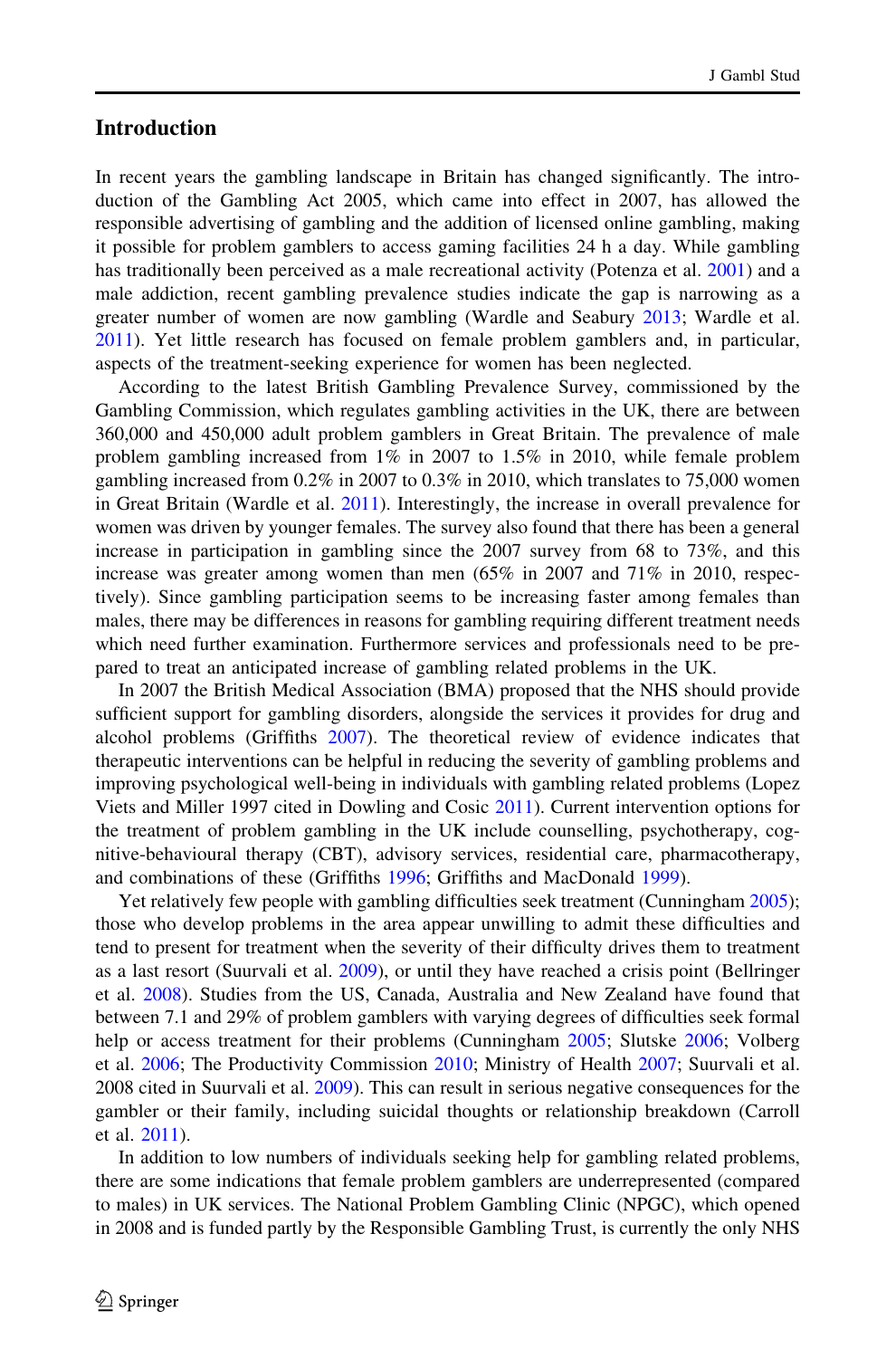multidisciplinary treatment centre for the treatment of problem gamblers with only one branch located in London. The NPGC offers a programme of individual or group cognitive-behavioural therapy (CBT). All treatment is facilitated by psychiatrists, psychologists and trainee psychologists. The programme supports the role that conditioning principles play in the maintenance of problem gambling and emphasises the way that individuals' thinking affects their behaviour. Throughout the course of the eight sessions, individuals are given strategies to stabilise excessive gambling and once gambling is reduced, they are offered tools and techniques to help cope with urges to gamble and to minimise harm in the event of a lapse. The programme aims to teach life skills, such as mindfulness, and encourages alternative healthy activities and hobbies. Remote CBT, which is a condensed version of the treatment administered by a therapist via the telephone, is offered to individuals unable to attend treatment in person.

Between 2012 and 2013, the NPGC, received 635 referrals for treatment, with 7% of these referrals  $(N = 47)$  being from female problem gamblers (NPGC [2013](#page-16-0)). Despite the rise in numbers of female problem gamblers in the general population, the figure for female referrals has remained static since the clinic opened in 2007, prompting further investigation. Figures reveal that between March 2012 and April 2013 females were less likely to attend an offered assessment at the NPGC than men (70% compared with 81%) and more likely to miss an assessment (13% compared to 7%). Those females who attended the assessment and were then referred for treatment were much less likely to have a 'planned' discharge than men (27% compared to 50%) and more likely to drop out of treatment early (25% compared to 12%) (NPGC [2013](#page-16-0)). These numbers support other findings of a 'relative absence' of females in treatment settings where research samples of problem gamblers have previously been recruited. (Crisp et al. [2000\)](#page-15-0). This is in contrast to the trend seen elsewhere in mental health where the prevalence of mild to moderate mental health conditions (mainly anxiety and depression) is thought to be similar between men and women, but women are more likely to seek help than men. In 2007 the NHS published statistics reporting that 29% of adult females were being treated for mental health disorders compared to 17% of men seeking treatment, despite similar levels (Halliwell et al. [2007](#page-16-0)).

Research has identified barriers to seeking treatment for problem gamblers, although this is not UK based and therefore should not be assumed generalisable to the UK population of problem gamblers, where presentations may be different. Furthermore, it is not gender specific, and therefore does not provide insights into barriers for female problem gamblers specifically. A literature review reporting on findings of 19 studies in five countries (Canada, Australia, New Zealand, US and Brazil) found the most commonly reported barriers were: a wish to handle the problem by oneself; shame/embarrassment/ stigma; unwillingness to admit the problem; and issues with treatment itself (Suurvali et al. [2009\)](#page-16-0). Other frequently reported barriers include lack of knowledge about treatment options and practical issues around attending treatment. In their quantitative study which looked at a sample of 1259 indigenous Australian adults, McMillen et al. [\(2004](#page-16-0)) proposed that gambling help-seeking may be reduced due to lack of awareness of gambling harms or poor access to information and gambling services. Gainsbury et al. ([2014](#page-15-0)) argue that public education should aim to de-mystify the treatment process and educate gamblers about symptoms of problem gambling to reduce shame, stigma and denial and encourage helpseeking.

While there is limited research which identifies barriers for women specifically, Karter ([2013\)](#page-16-0) argues that women coming forward to ask for help have twice the amount of difficulties in terms of emotional, psychological and social blocks in doing so. Grant and Kim [\(2002](#page-15-0)) stress the importance of more aggressive and early interventions for female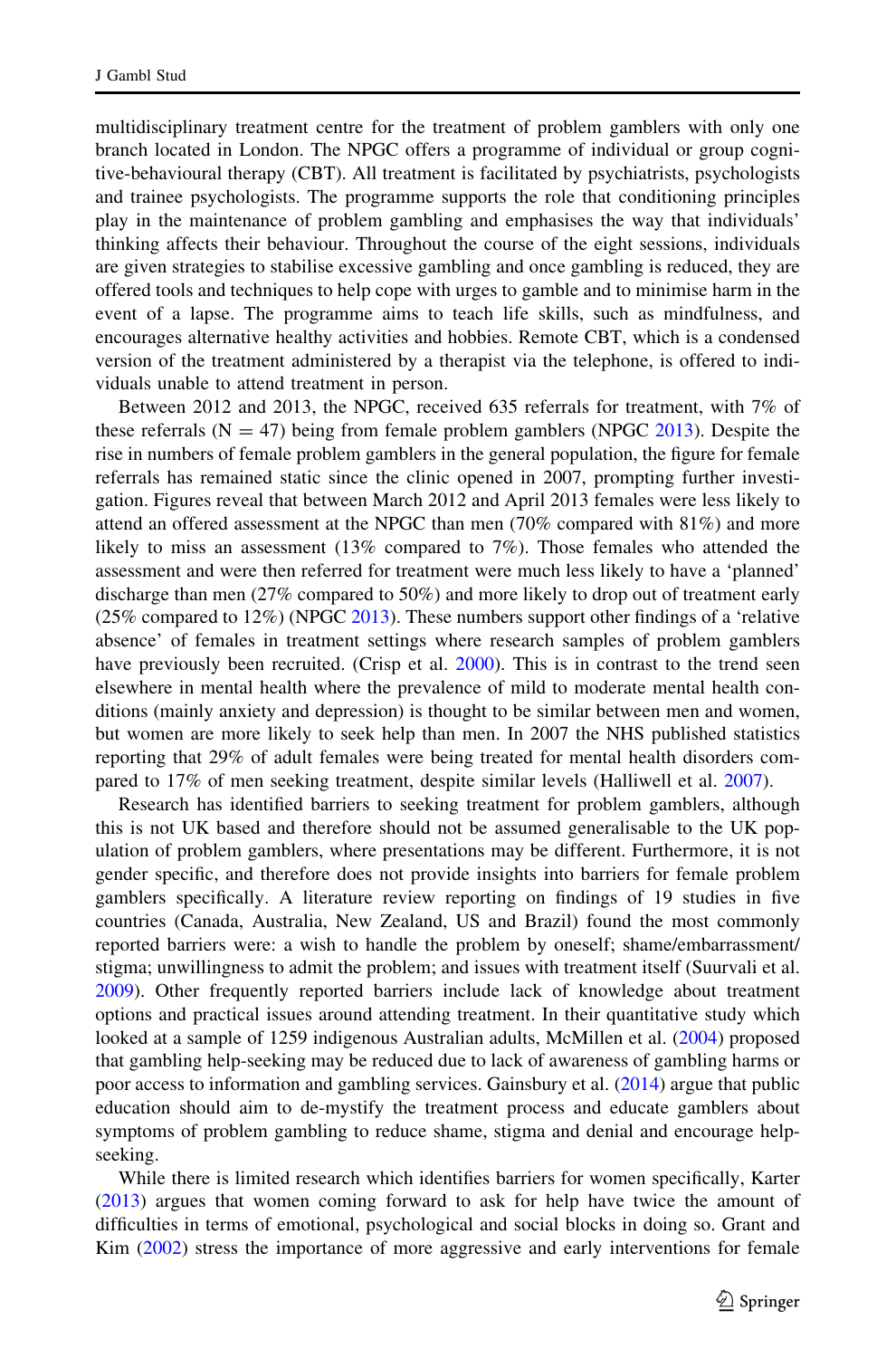problem gamblers based on the 'telescoping effect', with quick progression of gambling problems for women. Meanwhile Wenzel and Dahl [\(2009](#page-16-0)) propose that treatment for female problem gamblers should focus on emotional needs, disputing the evidence base for the benefit of brief interventions. Dowling et al. [\(2006](#page-15-0)) proposed that CBT is an effective treatment model for female problem gamblers, based on their Australian-based, quantitative study with 19 women with Electronic Gaming Machine (EGM) problems. Yet at present the National Institute for Clinical Health and Excellence (NICE) does not offer any guidelines for the treatment of individuals with a gambling disorder. In addition to this lack of 'best practice guidelines', there are varying approaches for treatment for women specifically. This murky path for treatment is arguably further fueled by existing disagreements about what counts as a gambling 'problem' (Blaszczynski and Nower [2002](#page-15-0)).

To our knowledge there has been no published research that has phenomenologically explored the experience of treatment, or barriers to treatment for female problem gamblers in the UK. Thus, the current study, obtained via interviews, aimed to explore the lived experience of female problem gamblers who have received treatment for a gambling problem. Additionally, it was aimed at gaining access to the meanings participants attributed to the barriers of seeking and receiving treatment.

# **Methods**

#### Participants

Participants selected fulfilled criteria for being female, speaking fluent English, being over 18 years of age and having received treatment at the National Problem Gambling Clinic (NPGC). The clinic was deemed an ideal base to conduct this study providing access to a hard-to-reach population. Recruitment of participants involved a standardised flyer given to patients at the time of their assessment. Nine female subjects who had either completed treatment or were nearing completion of treatment were invited to participate in the study.

Following screening calls, eight of the nine female volunteers agreed and were accepted as participants and completed interviews. Seven of them had received individual face-toface CBT and one had received remote CBT. The number of sessions depended on individual circumstances.

Table [1](#page-5-0) lists the demographics of the participants recruited for the purposes of the study. Pseudonyms have replaced real names to ensure anonymity.

#### Procedure

Interpretative Phenomenological Analysis (IPA) is a descriptive and interpretative qualitative research method (Smith [1996](#page-16-0), [2004\)](#page-16-0). IPA was selected due to its potential to provide an 'insider's perspective' through exploration, understanding and communication of the experiences and viewpoints offered by participants (Larkin et al. [2006\)](#page-16-0). This correlates with the study's aim to understand the particular phenomenon being investigated by eliciting the experiences of the 'experts' (Reid et al. [2005\)](#page-16-0). Crucially, IPA recognises the role of the researcher in making sense of the experience of the researched (Osborn and Smith [1998;](#page-16-0) Smith [2004](#page-16-0)) acknowledging that the production of an interpretative account of a participant's experience is co-constructed between researcher and participant (Larkin et al. [2006](#page-16-0)). The practice of reflexivity was therefore carried out throughout the research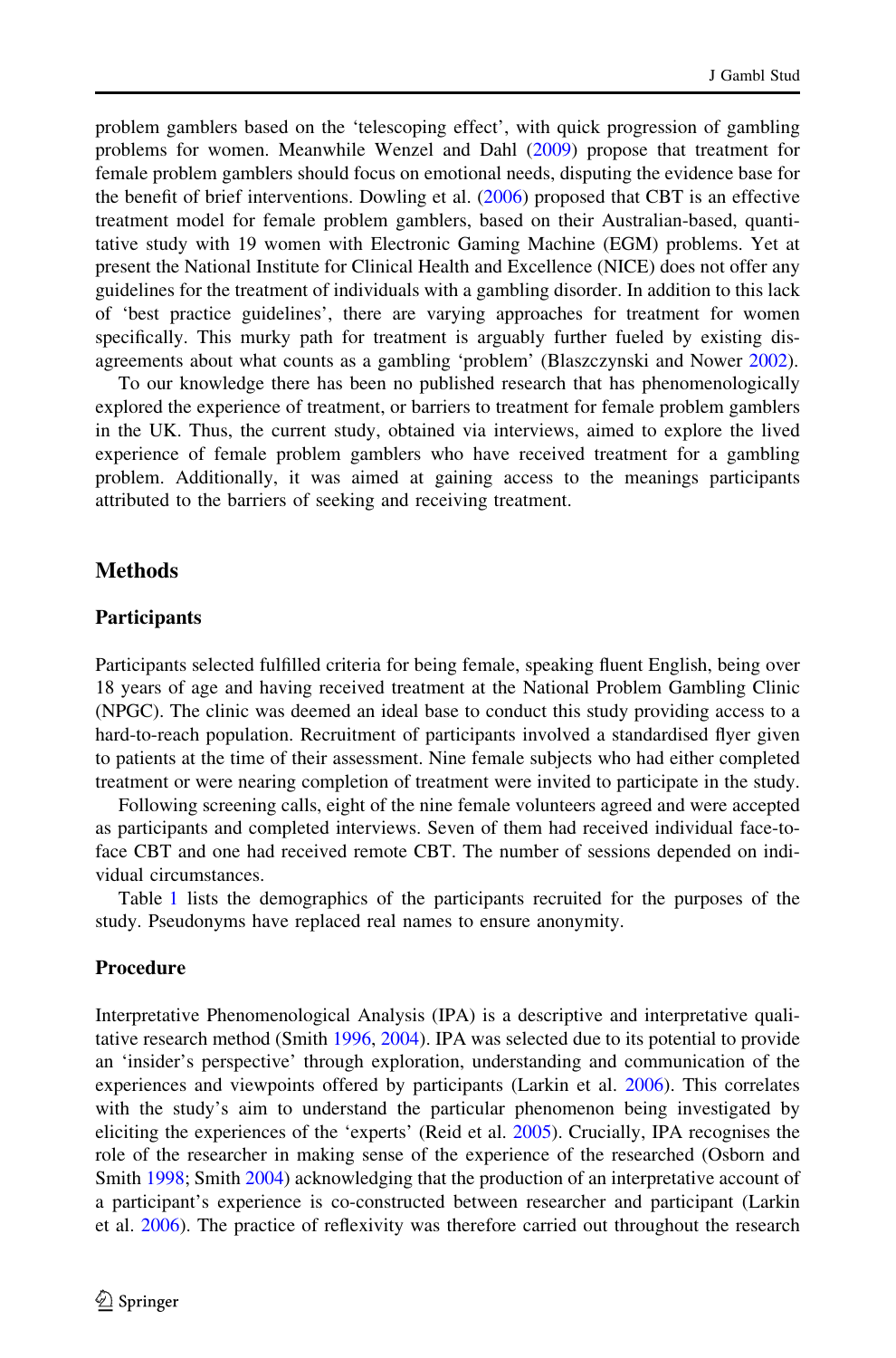| Pseudonym | Age<br>(years) | Identified<br>ethnicity | Relationship<br>status | Type of<br>gambling                     | Treatment<br>duration  | Stage of treatment<br>(at time of<br>interview) |
|-----------|----------------|-------------------------|------------------------|-----------------------------------------|------------------------|-------------------------------------------------|
| Amy       | 41             | <b>British</b>          | Married                | Fruit machines                          | 5 sessions             | One week since<br>completion                    |
| Alice     | 55             | <b>British</b>          | Living with<br>partner | Bookmakers,<br>fruit machines           | 8 sessions<br>(remote) | Six months since<br>completion                  |
| Beth      | 42             | <b>British</b>          | Single                 | Slots, roulette,<br>poker               | 9 sessions             | One week since<br>completion                    |
| Catherine | 30             | <b>British</b>          | Separated              | Arcades fruit<br>machines and<br>online | 8 sessions             | One month since<br>completion                   |
| Diane     | 38             | <b>British</b>          | Living with<br>partner | Online slots                            | 8 sessions             | One month since<br>completion                   |
| Emma      | 35             | <b>British</b>          | Single                 | Online slots                            | 8 sessions             | One month since<br>completion                   |
| Natalie   | 35             | <b>British</b>          | Single                 | Casino, roulette                        | 8 sessions             | Five days since<br>completion                   |
| Jacqui    | 40             | British                 | Single                 | Fruit machines                          | 6 sessions             | Two remaining<br>sessions                       |

<span id="page-5-0"></span>Table 1 Female participant descriptive and demographic information

process in order to enhance awareness of the researcher's contribution to the development of meaning-making (Nightingale and Cromby [1999](#page-16-0)). As IPA uses small sample sizes and views findings as context-dependent, statistical generalisability is not intended. However, findings can be combined with existing literature to inform practice. To ensure validity and reliability, Yardley's ([2000\)](#page-17-0) four principles were consulted and applied throughout the research process. These include: sensitivity to context; commitment and rigour; transparency and coherence; impact and importance, all of which are proposed as a guideline in conducting high quality IPA.

#### Interviews

Smith and Osborn's guidelines for conducting semi-structured interviews for IPA were consulted prior to constructing the interview schedule. Designed to be collaborative in nature, emphasising the participants as primary experts and aiming to make them feel as comfortable as possible, the interview schedule started with a question that encouraged participants to recount a descriptive experience. The questions were open-ended and served as a guide for possible areas to cover, rather than leading participants towards certain responses or imposing any views on them. This style of questioning should allow truth value to emerge—which is subject orientated, not defined a priori by the researcher (Lincoln and Guba [1985\)](#page-16-0). Space was left for participants to express their feelings openly and in detail. Questions were asked about participants' experiences of treatment, barriers to treatment, positive and negative aspects of treatment, meanings they attributed to being in treatment as well as their perceptions of themselves and their gambling behaviour after treatment.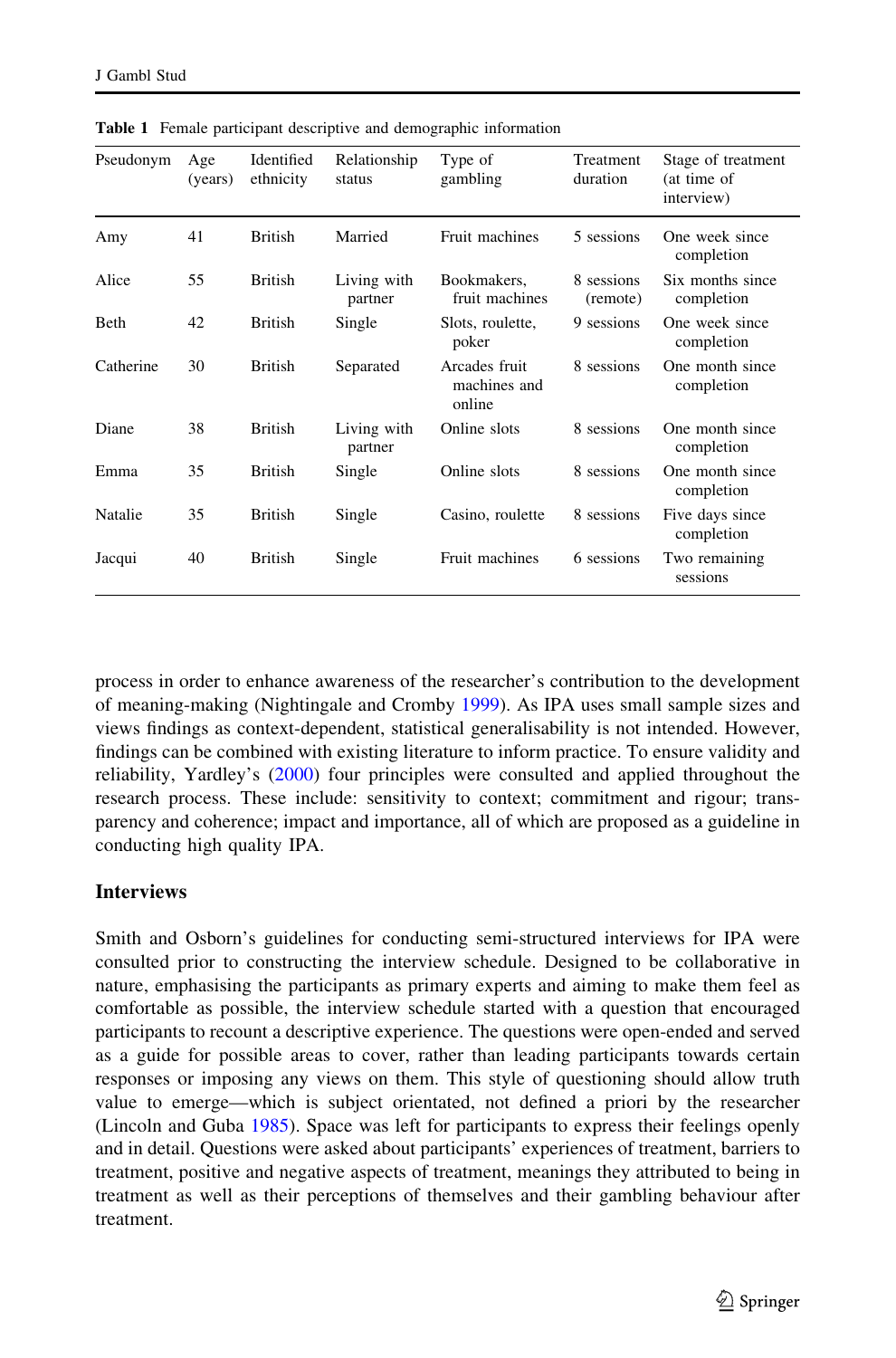#### Analysis

Analysis is an iterative and inductive cycle (Smith [2007\)](#page-16-0) which involves flexibility and is expanded up until the stage of writing up; themes are constantly reworked and reorganised throughout this process. Constructing themes involved several stages. Interview transcripts were analysed using guidance on carrying out IPA (Willig and Stainton-Rogers [2008\)](#page-17-0). On a case-by-case basis, each transcript was read several times. Summaries and descriptive labels were made along the margin using the participants' words, before themes were assigned. Relationships between themes were analysed and clusters of themes formed. A cyclical activity of checking back took place to ensure that each theme was grounded in the original data. A summary table of themes, including cluster labels and illustrative quotes, was used to give structure to the data. Once relationships between themes had been established and collapsed into clusters, summary tables were created for each participant. A narrative summary based on overarching themes helped to sift out the most salient findings from the research. From here, illustrative examples of shared experiences were identified from the participants' quotes along with those that were distinctive or contradictory. Importantly, the entire process is supported by a full 'paper trail', so that each step of the analytic process may be traced in detail (Yardley [2000](#page-17-0)).

# **Results**

The analysis of the interview transcripts generated data providing a rich and insightful portrayal of the experience of treatment for female problem gamblers. The subtheme 'Barriers to Treatment' is examined and expanded upon here since it was considered to warrant closer attention; perceived barriers to seeking treatment for female problem gamblers have not been explored in the UK literature and may help explain difficulties in reaching and engaging women. The findings are supported by participant quotations taken directly from the transcripts. To ensure anonymity and confidentiality, participants have been given pseudonyms and all identifying information has been either removed or altered.

Many participants referred to aspects of treatment as being 'inaccessible' as they described their experiences of 'waiting', the geographical 'distance', cost of travel and the sense of searching for information or help. This sense of distance, whether in space or time, seemed to encompass not only physical proximity but also an emotional distance, as all participants communicated a desire for more flexibility, convenience, and control over their treatment options. For some, the experience of waiting seemed anxiety provoking, conjuring up feelings of uncertainty and even helplessness. For others, the investment of time necessary for treatment seemed problematic, imposing and constraining. Many participants described their search for information which was not always readily available, and the disappointment that ensued. Participants appear to feel disempowered by inaccessibility issues.

Internal barriers were also identified. For many participants, denial and fear appeared to have delayed their decision to seek help. For three participants, being a woman was in itself a barrier to treatment. For others, the stigma associated with gambling as an 'addiction' was distressing, while for others this biological perspective provided comfort. All eight participants identified with a sense of feeling like an outsider, or as being abnormal in some way as though their gambling problems could not be understood by friends, family or treatment providers and professionals, which increased anxiety around help seeking. All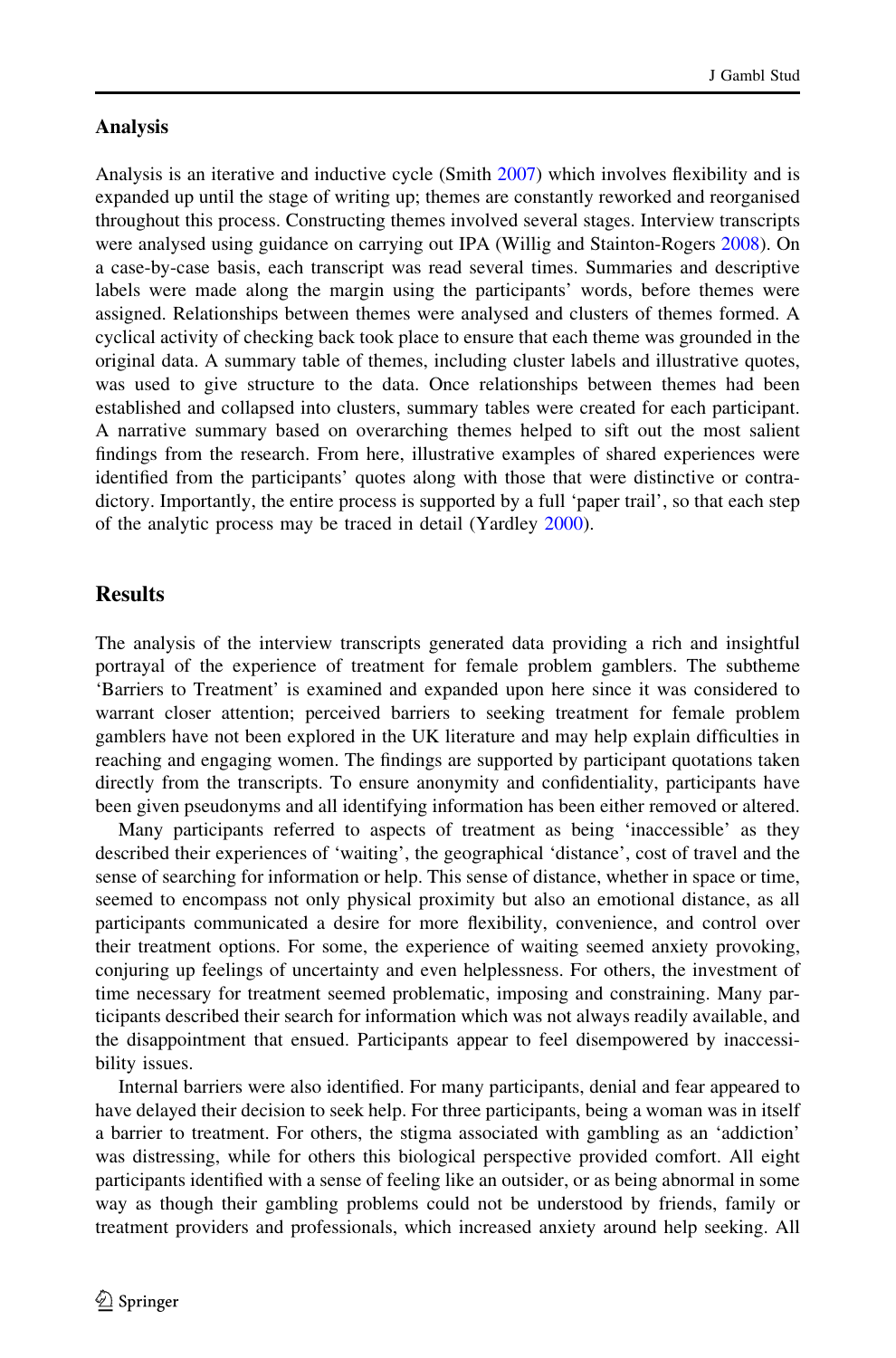participants also communicated varying degrees of ambivalence about giving up gambling, presenting some interesting challenges for treatment.

# External Barriers to Treatment

For Diane there was a strong theme of waiting and time, which ran throughout her entire narrative, from her unsettling experience of waiting for treatment, to a sense of losing time, boredom and an element of surprise or suddenness relating to her gambling, to her perception of time as a healer with regard to loss and pain she had experienced. She explains:

I'd asked for treatment earlier but…because resources are limited you can't go straight away, so it was quite a few probably months had elapsed before actually getting it… When you're just waiting it is one of those things where you just need it now, like that's usually the point where you ask for help. By the time I got to the sessions I was already urm I was in a period of abstinence. (Diane)

For Diane, waiting seems to evoke anxiety, frustration and even desperation, with an element of uncertainty, 'you can't know', and a sense of being disempowered, 'you can't go straight away', and 'you just need it now', all of which is narrated in the second person as she distances herself from the experience. She recalls 'just waiting' illustrating her preoccupation and sense of powerlessness. She explains she was already abstinent 'by the time' she was offered help, communicating that she was let down and treatment came too late, highlighting the importance of timing for intervention. This might also lead the reader to wonder how she achieved this abstinence. She also describes the significance of her free time:

It's going to take your time and so on…like I'm going to have to….I know it sounds silly but I'm going to have to fill out some forms and then make my way to X or give X hours a week.

For Diane the investment of time for treatment is an additional barrier to accessing help, as she describes 'it's going to take your time'. Filling out forms and travelling to the clinic also appear. To be burdensome or imposed, as she reflects 'I'm going to have to'. Like Diane, this sense of waiting for therapy and then making the commitment in time proved problematic for Emma, who comments:

There was a long waiting list and then unfortunately three months on the trot I lost everything each time so the only negative thing is that this isn't, there's only one clinic with a waiting list. (Emma)

Both Emma and Diana articulated their understanding about practicalities within the service with regard to the waiting list, yet their disappointment is clear, as Emma acknowledges 'unfortunately three months on the trot I lost everything'.

For Catherine and Alice, the journey from the clinic was an obstacle standing between themselves and their efforts to seek treatment, creating a sense of distance for them:

There was an after-group but unfortunately it was in the evenings and as it was in London I don't live that near and I wasn't able to attend….so that was the downside, I feel that I needed further help but I couldn't access it because of how far away it was and because it was late. I think something in the day would have been a lot easier. (Catherine)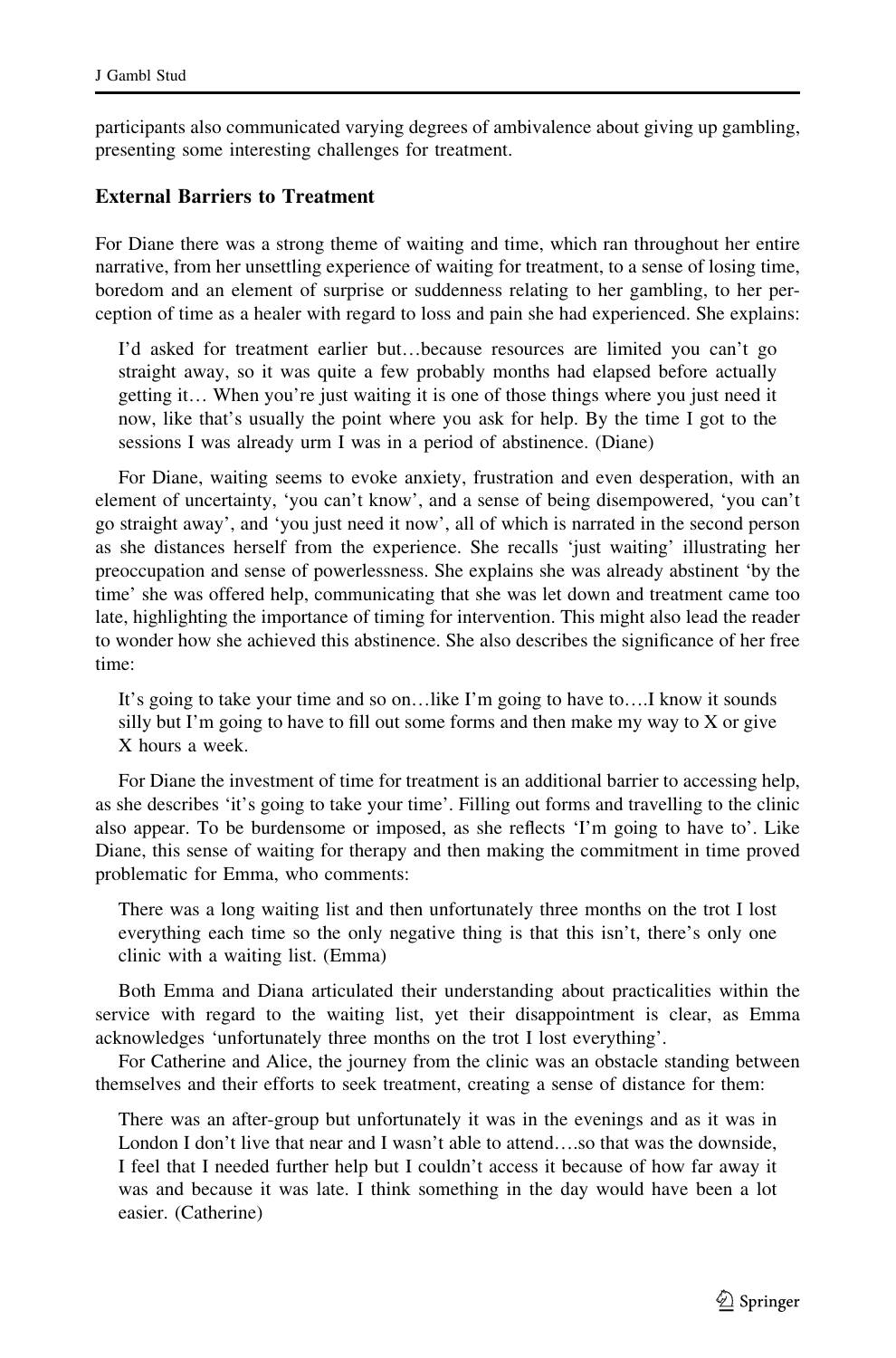For Catherine, who was the only mother among the eight participants, distance and timing of sessions served as a barrier to accessing the optional monthly post-treatment group. She needs more flexibility and convenience, with 'day' sessions that might accommodate her schedule. Childcare posed a further difficulty, as she explains:

I think being a single female has because of the childcare side of it and also I've got a very big fear of separation anxiety over my children so….unless there was something available at meetings I wouldn't want to leave them with anybody. (Catherine)

Catherine views herself as being unsupported as a 'single female', highlighting a sense of unavailability of help, yet in the same sentence she acknowledges her 'separation anxiety', which in itself acts as a barrier as Catherine becomes torn between getting help for herself and the anxiety she feels around leaving her children with others. An interesting juxtaposition emerges since her children have been both a motivating factor and an obstacle for Catherine to receive help, while she is unable to tolerate the isolation and overwhelming loneliness of her inner world.

For Alice, who works in a supermarket on minimum wage, the distance, cost and wait were also a barrier for her to access support; it is as though she feels unwelcome by the prospect of travelling so far, but she was offered remote therapy, on the telephone, which met her needs. She illustrates this here:

I live here, which is far away from there and it's expensive to travel to London if you drive in a car that costs money as well to park. (Alice)

Some of the females in the study reflected on their discovery of the clinic, communicating that there was limited information available and other professionals were not aware of the service. Natalie explains:

To be honest, I didn't realise there was an NHS thing … I don't think many people know about it… I went to the doctor a few times like I said about the suicide or gambling; they never advised me about it…to be honest they just prescribed me antibiotics. (Natalie)

These narratives highlight several accessibility issues in treatment, highlighting the significance of time, waiting, distance, childcare and available information and support.

#### Internal Barriers to Treatment

A number of 'internal barriers' also emerged from the participants' narratives, and they appear to have prevented females from accessing support sooner. These range from denial of the problem, fear, stigma and ambivalence. Several participants admit to non-acknowledgement of their problem, or attempting to control it or manage it themselves prior to feeling desperation or hitting 'rock bottom' and seeking help. This is illustrated here by Emma, who explains:

I didn't think I had a big problem, but clearly I did, that was me in denial and me concentrating on other people's issues, I felt like I was I don't know just taking the limelight off me and was trying to help others. (Emma)

Emma felt she was able to focus on others', rather than her own needs, and in this way continued to avoid reality. This provides a glimpse into Emma's inner world, where she hides from the 'limelight' and takes refuge from feeling needed or being able to help or please others. For other women, opening up to others and in this way placing their trust in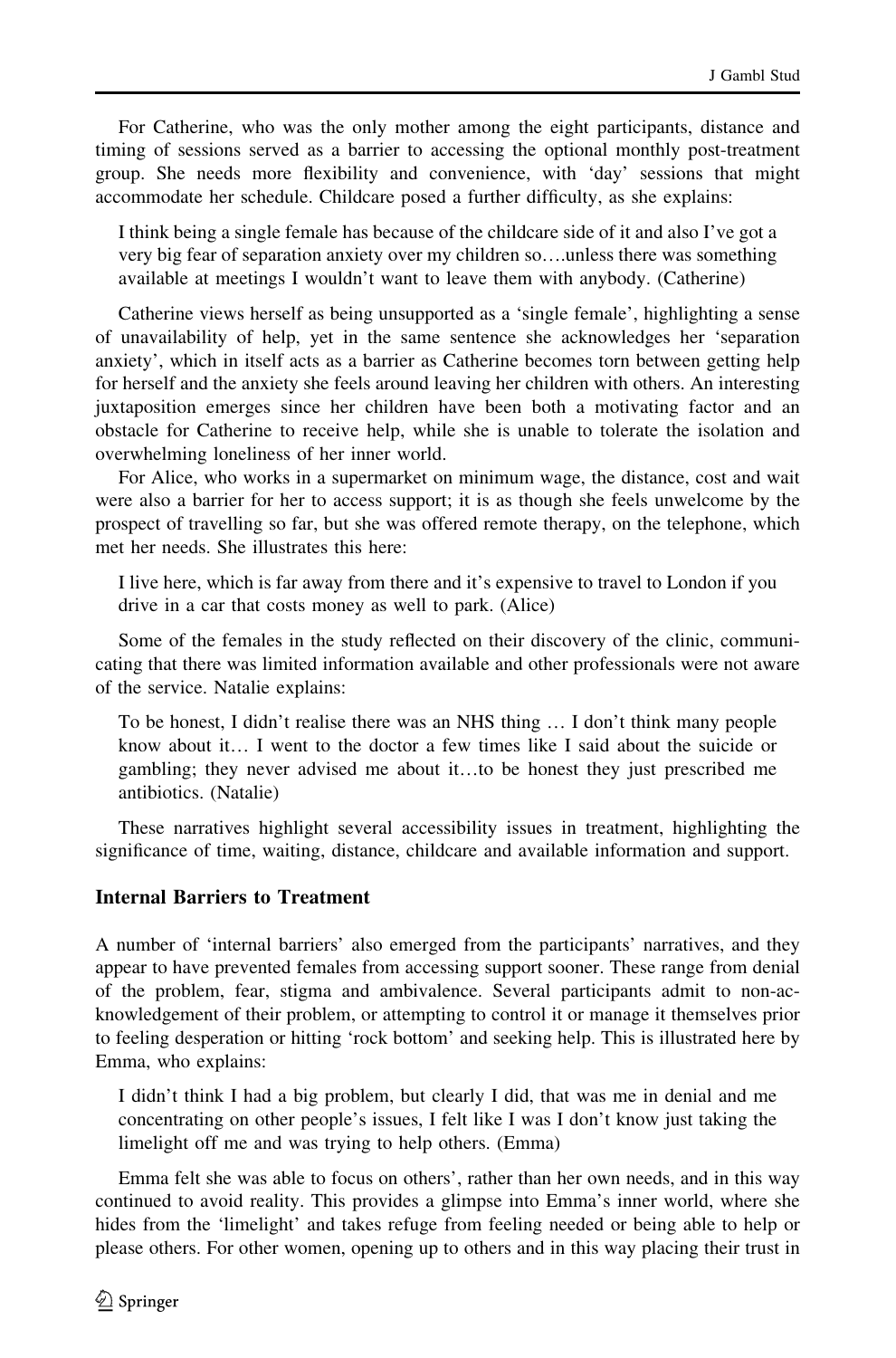them, and connecting with difficult feelings such as shame, guilt, embarrassment and fear acts as another barrier to treatment. Diane explains:

I'm less open, I internalise a lot…it's just a personality style you know I keep stuff in a lot and some people are much more, urm, not open but just talk about themselves more and I just don't really do that in daily life so that was a challenge…I don't go to the doctor unless I'm ill, unless it's really bad, because it's quite a rigmarole to go, so there is a barrier, the other is sort of a responsibility that I should sort it out myself. (Diane)

Here Diane reflects on what held her back from seeking help sooner; she acknowledges only asking for help when things are 'really bad', she acknowledges the 'sense of responsibility' she feels to solve problems herself, and then there is perhaps also a sense of belief in her ability to do so. Natalie also communicates how difficult her initial session was, as she illustrates her concerns about what goes on in therapy and its quality or effectiveness:

I kind of had the opinion that it wouldn't work and how can it work and I was also a little bit scared that it would actually change my opinions on things though it sounds stupid…(laughs) you know it was behavioural therapy I was thinking I don't want it to actually change my (laughs) brain but I'd like it to stop me gambling but apart from that I don't want anything like my personality to change. (Natalie)

Natalie articulates the uncertainty, doubt, mistrust, scepticism and fear she felt about therapy prior to attending, as she describes her concerns that 'it wouldn't work', 'how can it work?' accompanied by her fear of losing control at the prospect of placing her inner world in the hands of a stranger and relinquishing some control, in case this might 'change her opinions', 'brain' or even 'personality'. For Natalie, who admits she does not like feeling out of control, it was a big step to put her faith in professionals. As she disclosed her concerns, she appeared embarrassed, frequently laughing, letting me know 'it sounds stupid' as she fiddled with her hair and averted her eyes. It seemed difficult for her to communicate her fear, yet she was able to work through this and her relief was evident.

The data also reveal an interesting mixture of experiences regarding sociocultural norms and expectations. Most of the females acknowledged some type of norm or expectation, but some felt more influenced by these than others, and only four had experienced these in relation to treatment, describing how being a woman had impacted on their ability to access treatment, with limited options available for women. Amy sees the norm for gambling as being male-dominated and acknowledges the impact of this in terms of her sense of self and how she feels others perceive her:

You can see all the men in the bookies, down the horse races, you very rarely see females playing fruit machines with the men in the bar. I think it's predominantly a male thing, which is why as a female doing it you feel even worse, you think there's something wrong with me. (Amy)

For Amy, the fact that she does not conform to the UK norm appears to be a great source of shame as she feels abnormal, as though there is something 'wrong' with her. This may be a product of societal influence and social construction but as she discloses her reluctance to allow her parents into her world of gambling, 'I wouldn't want my parents to know', it appears these values may be deeper rooted on a cultural or familial level. As Amy has communicated her shame and embarrassment about her minority status, she imagines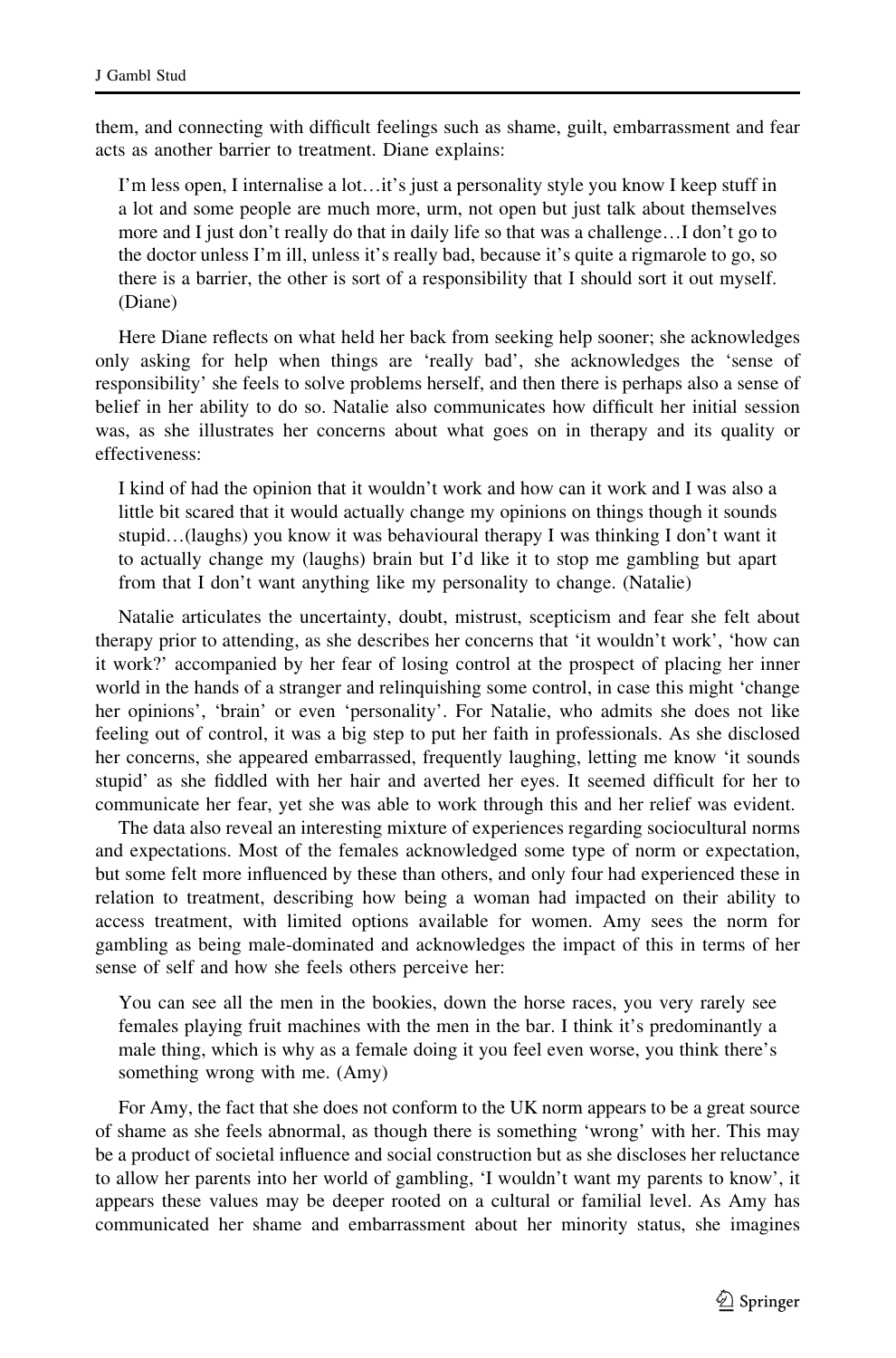feeling 'out of her depth' at the idea of sitting in a treatment group with male gamblers, as though she does not deserve to be there, as she describes:

I think men would dominate it and I would feel a bit shy you know because they are more common and we are a bit rarer. I would feel a bit out of my depth, out of control, out of my depth, different. (Amy)

While Amy appears to feel under considerable pressure to conform to ideals and social norms, feeling intimidated by the idea of a mixed support group, Beth and Catherine communicate their struggle to access adequate support because of their gender. For these women, the rejection they have experienced while trying to access services appears more problematic. Beth elaborates:

I've never seen a female in recovery in a GA meeting…initially they look at you and they said you're female you should be in the partner's room, and I'm not a partner, I'm a gambler, I need to be in this room, so you get rejected a lot. (Beth)

Throughout Beth's narrative she portrays her long, uphill search to find help. She experiences being cast aside and dismissed at GA, and it seems that this rejection feels familiar for her as she protests that she wants to stay in the room and describes the way 'you get rejected a lot', distancing herself from the painful experience by narrating in the second person. Not only does she experience rejection from society but also from treatment groups where she is turned away. Like Beth, Catherine feels she had some difficulty accessing treatment due to her gender, but for her it was the childcare access that proved to be the main barrier to treatment as previously discussed. However she also makes a more general observation about treatment availability for gambling, comparing it to drug and alcohol addictions.

You can get help for drugs and alcohol but gambling there isn't much help in London. (Catherine)

These experiences appear to be in contrast to those of younger participants, or participants who have been gambling for less time, and they could be interpreted as a contextual difference relating to age and changing cultural norms or treatment options. Alice does not perceive her gender to have impacted on her treatment experience, despite being prompted. Alice explains:

No, why should it (ha) all sorts of people gamble, don't they? There's no stereotype, is there? I mean look at them - they're all lonely people, I think? If you look at gamblers they are quite lonely? (Alice)

In this short extract, Alice emphasises that 'all sorts of people gamble', denying that there is any stereotype for gambling in relation to gender, yet she appears to relate more to the 'loneliness' that she believes is shared by gamblers. Emma acknowledges a 'stigma' surrounding gambling but she does not seem to feel ashamed to be gambling as a result of her gender. Like Catherine, she compares gambling addiction to drug and alcohol addiction. For her, the frustration appears to be around feeling misunderstood. She explains:

He (boyfriend) wasn't supportive in any way even though he's an alcoholic, even though he's got issues and I've supported him he couldn't understand, it feels like there's a stigma on gambling even in comparison to, I got told you're worse than a crack addict. (Emma)

Emma's sense of not feeling understood is echoed and repeated by all the participants in this study and dominated as a theme. Participants described feeling as though they were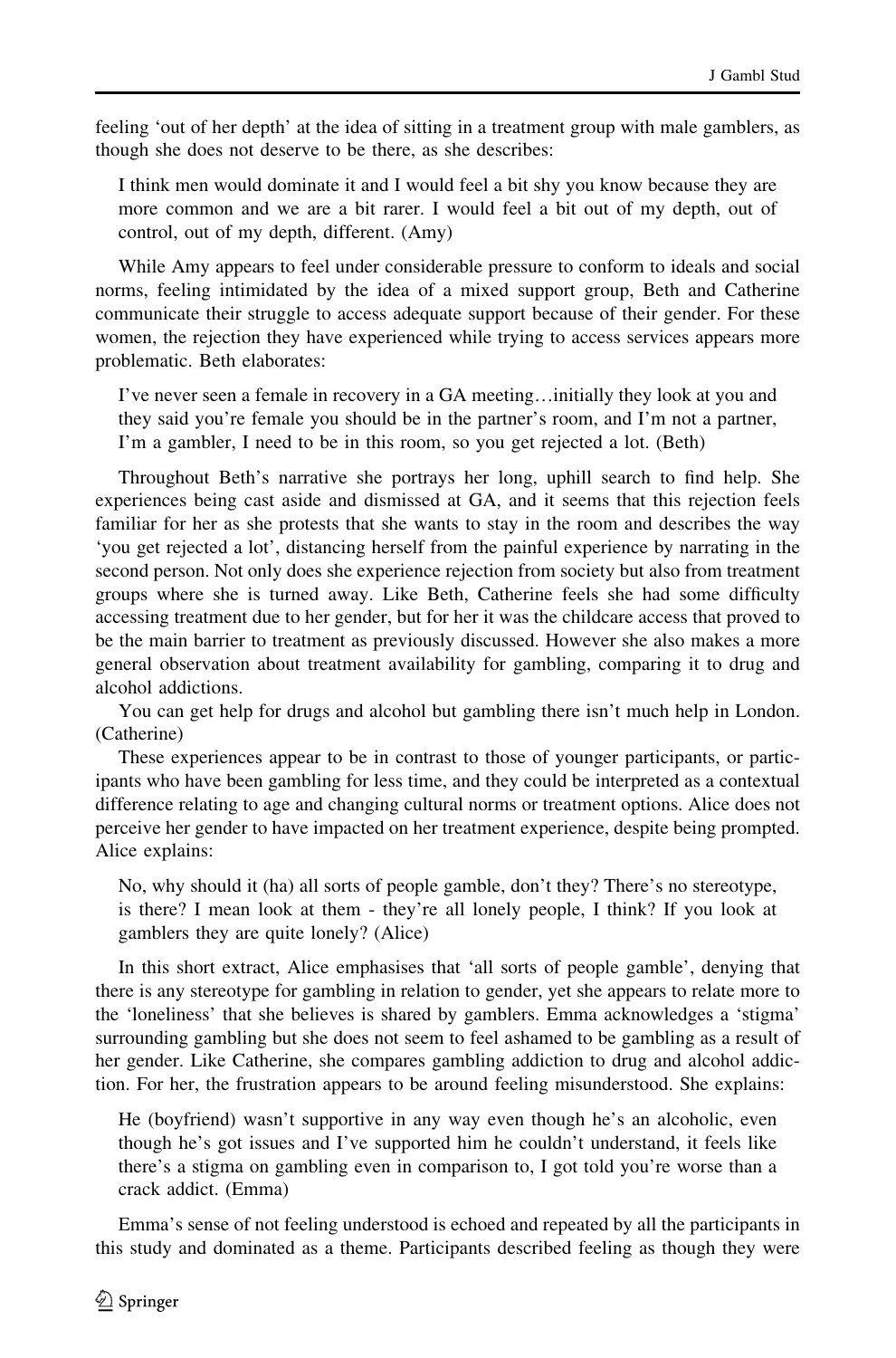unique, different, special or abnormal in some way, viewing themselves as an outsider in a range of contexts. These descriptions communicated an expectation that participants would fail to be understood, seen or heard by others, portraying an isolated existence in which they are rejected, left to cope alone, without validation. They appear to feel alone with an uncommon problem, which for some acts as an obstacle to accessing help.

I think the hardest thing to cope with is that it's not understood very well. One social worker said to my face that she doesn't see why I do it either, which hurt a lot. (Catherine)

For Catherine, the 'hardest part' of being a problem gambler is not being understood, even by professionals, and this demonstrates how difficult this is for her. She uses the word 'hurt', revealing how others' lack of understanding about addiction has felt for her. This fear of being misunderstood by others is echoed by Emma, who emphasises her concern about being placed into a box marked 'gambler, rather than being treated as a person. She illustrates this here:

Even though we have all got the same thing, we're all compulsive gamblers…we might have different gambling issues with different reasons and I think something that might work for the lady sitting next to me might not, you know, it might not work for you know, yeah it might not work for me what works for the next person (Emma)

The importance of recognising individual difference in herself and in others is clear throughout Emma's narrative. As she explains her comment 'even though we have all got the same thing' she emphasises that she is more than just a 'diagnosis'. This is highlighted by other participants who communicate the need for a more personalised treatment experience. For example, several participants express the desire to have a therapist with a shared experience. Jacqui explains:

I'm sure if you were going to go to a bereavement counsellor they would have experience of bereavement, so why should you be a gambling counsellor and not have experience of gambling…I feel like they're talking kind of like from a text book, I mean they're very good at what they do I'm not saying they're bad but they haven't got that little tiny thing that only a gambler would know....yeah I really don't think you can fully understand something until you've had it. (Jacqui)

Jacqui seems frustrated that her therapist did not have experience of gambling, as she poses the question 'why should you be a gambling counsellor and not have experience?', articulating that her therapist was not able to make a real connection with her since it felt as if she were being spoken to from a 'text book', as though her therapist were intent on box ticking rather than getting to know Jacqui. She articulates her sense of not being understood.

Another internal barrier to treatment that was identified among participants was ambivalence and inner conflict. This is encapsulated by Amy, who still fantasises about gambling and seems resigned to the idea that it will always remain a part of her. She reflects on this here:

I still dream about it, urm, about the gambling…I don't think I'll ever get over it. (Amy)

Here Amy points out the discrepancy she experiences between the reality of treatment and what is happening in her inner world. This sense of ambivalence is a common theme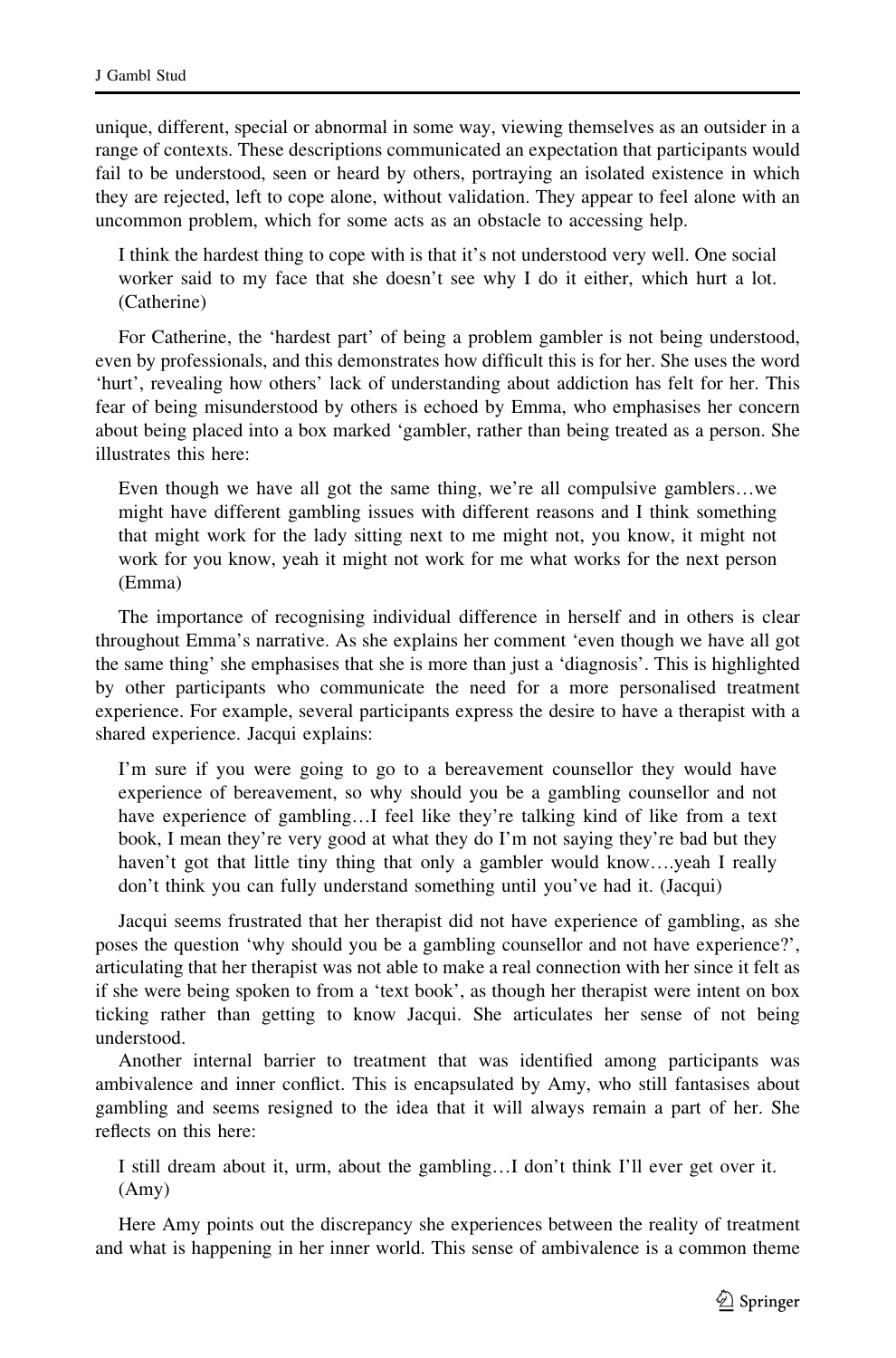among all participants, many of whom communicated that gambling is a part of who they are, and the sense of loss they experience without it. Jacqui sums this up here:

I am very shy, but then I was never shy in gambling…I do miss the confidence I had with it, I could walk into any casino and feel confident....I don't think I'll ever stop completely'. (Jacqui)

For Jacqui, letting go of gambling also signifies a loss of 'confidence'. She felt accepted as a gambler; protected and validated. It is as though the casino provided a temporary respite with a new sense of 'confidence'.

The narratives in this section demonstrate internal and external barriers to treatment, highlighting the complexity of female problem gamblers' journey to treatment which appears to be fraught with practical accessibility issues and inner conflict.

# **Discussion**

The present research provides novel insights from treatment-seeking female problem gamblers in the UK, highlighting some of the specific difficulties they experience throughout their treatment journey. Results suggest that women experience time, waiting, distance, cost and lack of information as practical barriers to treatment. Health care professionals may also be a barrier to treatment, preventing women from accessing services. The authors argue that unless professionals such as general practitioners are educated around the signs of problematic gambling, what to look out for and where to signpost, women may be unaware of having a gambling problem and may be failed in this way.

Internal barriers which were prevalent and meaningful in the women's narratives included denial of the problem, fear, ambivalence, stigma, shame, and feeling misunderstood. This supports findings from previous, non-gender specific studies from the US and Australia (Suurvali et al. [2009](#page-16-0); Gainsbury et al. [2014\)](#page-15-0), suggesting these barriers may be exist for both men and women. However, more specific information is not available to clarify which barriers were more specific to the men or women who participated in these studies; therefore it is difficult to make any links.

Overall findings from this study suggest that service providers should consider alternative means of engaging female problem gamblers in treatment, which take into account clients' resources, including their psychological mindedness, readiness to engage and openness to trying new things. Limitations associated with the NHS must be also taken into consideration. For example, waiting lists cannot easily be reduced when there is an increasing demand for services and lack of funding. However, this raises the question of whether more services are required to better meet the needs of problem gamblers. Further light can be shed on this by Rigbye and Griffiths [\(2011](#page-16-0)), who found that 97% of the NHS Trusts did not provide any service to treat people with gambling problems, arguing that treatment centres are not geographically accessible, and in this way the treatment needs of problem gamblers are not being met. This highlights the need for more research in this area and more collaboration between professionals working with problem gamblers in order to gain a better understanding of current difficulties.

Results indicate that online therapy, helplines and forums may be beneficial for women to overcome some of the practical accessibility issues, such as time, distance, cost and childcare issues, supporting findings from recent studies that online support services appeared to be more favoured by women than any other service (Wood and Griffiths [2007;](#page-17-0)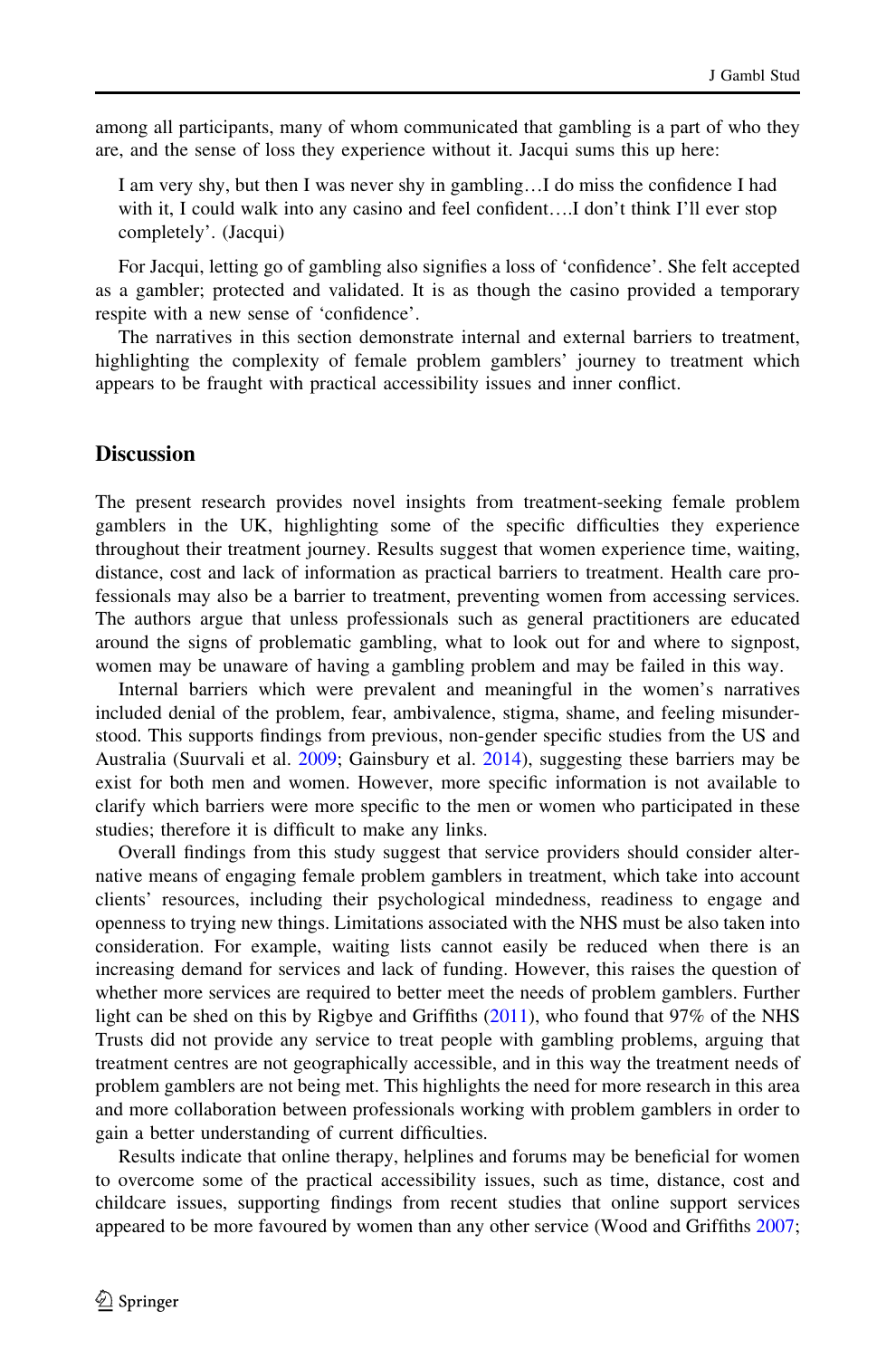Rodda and Lubman [2013\)](#page-16-0). These types of services aim to address barriers to treatment such as shame and stigma, geographic isolation and hours of operation (Rodda and Lubman [2013](#page-16-0)), and may therefore provide alternative means of engaging hidden populations who need help.

A further recommendation based on these findings is that treatment providers should be mindful of the enormous challenges women have faced and overcome. These include stigma, fear, rejection and their sense of feeling misunderstood, or abnormal. In order to address this we propose providing a restorative relational experience in the therapeutic encounter, remaining person-centred rather than disorder-centred and providing a bespoke, individualised treatment experience that takes context into account.

It also seems important to establish what conditions need to be present for an effective intervention, and how to help women overcome internal struggles to enable them to access and utilise available treatment. Motivational interviewing (MI) (Miller and Rollnick [2002](#page-16-0)) is a 'person centred' way of addressing ambivalence about change, in which the therapist may facilitate the client's expression of both sides of their ambivalence and guide them towards a more acceptable resolution which may assist them in triggering change; in this way it is a collaborative approach to help strengthen a person's own motivation and commitment to change. Hodgins et al. [\(2001](#page-16-0)) showed participants who received a motivational telephone intervention plus a self-help workbook were more likely to be classified as improved for gambling problems than those who received only the workbook with no intervention. This supports the idea of a motivational intervention, yet treatments for gambling problems are not well established and there is limited research that demonstrates which types of treatments are effective. More guidelines and research on treatments may serve to decrease uncertainty among practitioners or gamblers themselves as to treatment outcomes. This may involve consultation with NICE in order to establish more universal guidelines for treatment.

Results suggest that more efforts are needed to further raise awareness of problem gambling and options for treatment of problem gambling, such as media-based campaigns and collaboration and discussions with GPs, social services and other professionals who are likely to come into contact with problem gamblers. This is so as to increase awareness of the problem and treatment options. We would also like to propose increased collaboration between dedicated treatment centres for problem gamblers to ascertain whether similar patterns are being observed to increase learnings. This is in line with Gainsbury et al.'s suggestion that public education is needed to 'demystify' the treatment process (Gainsbury et al. [2014](#page-15-0)).

#### Limitations and Further Directions

It is important to acknowledge several limitations. This was a small study and was reliant on volunteers, self-report and retrospective assessment of barriers to help-seeking. Only focusing on one NHS outpatient clinic with a specific way of working may not have yielded analogous results to those of other treatment centres. Since no other study of this kind currently exists in the UK it is not possible to ascertain whether findings are typical, therefore it is prone to issues of generalisability. More research is needed in the same area in order to substantiate the current study and enhance reliability. It would be useful to conduct the study on a larger scale, across a range of problem gambling treatment centres in the UK as well as non-specialist settings to determine whether perceptions of barriers to treatment differ according to other elements. This study could also be done on an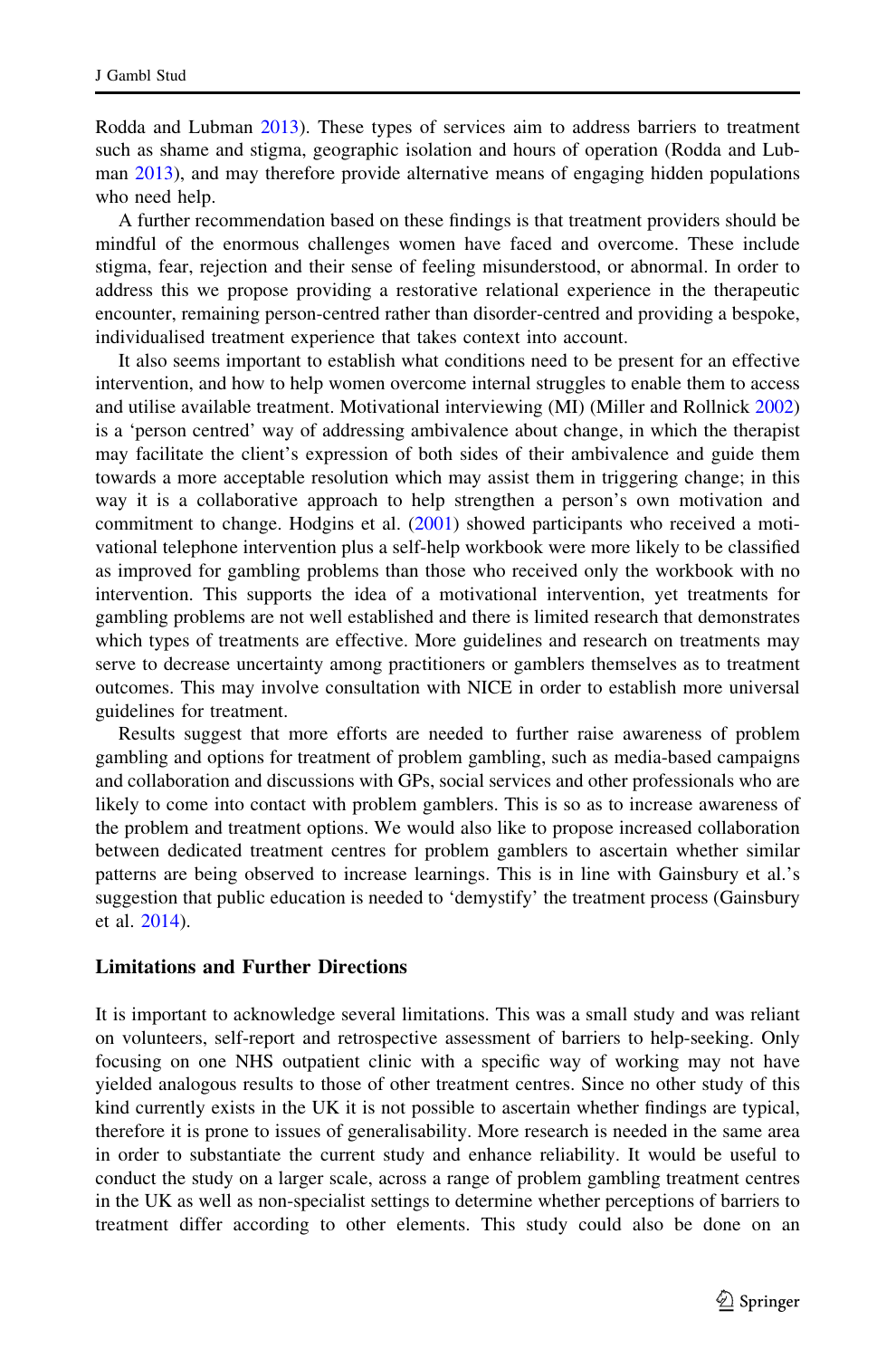international scale, taking into account contextual factors for females. This would add to the findings from this small-scale study and inform treatment providers.

The absence of a male comparison group precludes forming conclusions on gender differences in the experience of treatment for female problem gamblers. While our intent was to focus on females, to address a gap in the literature, in doing so, we have missed out on additional information which could have been provided by males. Future research on males' perspectives would be valuable either in conjunction with, in comparison to, or separately from studies investigating female treatment experiences and barriers.

Participants who volunteered were in treatment and felt able to speak about their difficulties, and therefore they had recognised and admitted gambling posed a problem for them. Since the method relied on self-report, it is vulnerable to weaknesses, including faulty memory, factual errors and self-presentation biases.

Furthermore, those gamblers who had not yet taken these steps or struggled to articulate their difficulties were not represented in the data. Therefore gaps remain in research on problem gambling among those who may be more socially, physically or linguistically isolated. In addition it would be useful to speak with problem gamblers who had dropped out of treatment.

Several methodological limitations were also identified. While IPA can provide a detailed picture of a participant's experience, reflecting the complexity of this experience and its embedded nature in the individual lifeworld, it cannot explain social processes. A grounded theory study may provide a greater understanding of the high attrition rates at the NPGC, explaining some of the processes behind this phenomenon, and it could go further to explain what it is that stops females from coming forward for help, generating theory. Unlike IPA, grounded theory claims to be generalisable based on theoretical saturation.

A strength of this study was the richness of the data illicited from participants. Since questions were open ended, responses can provide a vivid picture of respondents' experiences, rather than forcing choice or categories via quantitative methods such as questionnaires. Open-ended interviews can help identify the particular aspects of barriers which are most troubling to this subgroup of problem gamblers, with the emphasis placed upon particular barriers and how they inhibit help-seeking.

Future research could explore barriers to treatment on a deeper level, for example investigating whether obstacles acquire special meaning in certain situations or subgoups of women including age, marital status, employment, religion, class and area. It could also examine specific barriers more rigorously. Future research could also investigate attrition in female problem gamblers on both a national and international scale, however for a detailed exploration of this topic, interviews or questionnaires would need to be conducted with women who had dropped out of treatment or those who had not yet engaged in treatment. Gaining access to this hidden population is likely to be more complicated. The recruitment sample pool and methods would need to be expanded to online forums. Additional research could examine awareness of professional sources of help and helpseeking behaviours among gamblers and problem gamblers in the UK. Finally, future research should also focus on other hard to reach populations which show increasing participation in gambling, including adolescent problem gamblers.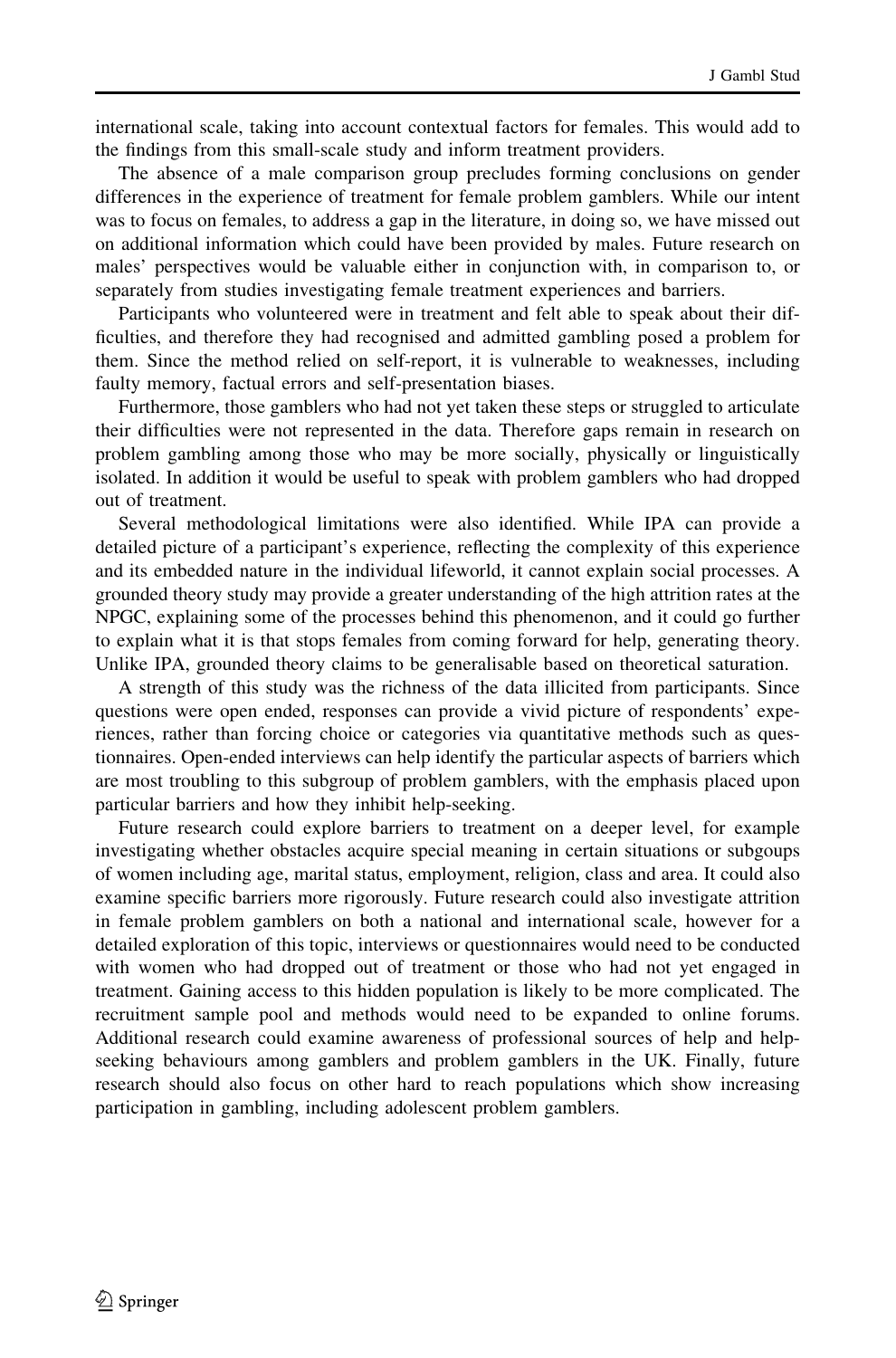### <span id="page-15-0"></span>**Conclusion**

The field of problem gambling is a complex area where further research is needed to establish whether there is a more effective way to reach and engage women with problems in this area. Despite the relative variance of treatment episodes, gambling preferences, age and demographics of the sample, there was considerable consensus regarding barriers to treatment. Fundamentally for this cohort of female problem gamblers, overlapping internal and external barriers appeared to have delayed their decision to seek help sooner. These barriers to help-seeking can be addressed with changes to the way help is offered, perceived and delivered. While funding and resources within the NHS must be taken into account, it is argued that the therapeutic encounter itself may be instrumental in breaking down some of the barriers to support and engage women. Attention should be paid to providing individualised, bespoke treatment experiences which provide a 'secure base' founded on a strong therapeutic alliance. More research is needed to expand our understanding of which treatment models are most effective. In addition, public education with regard to problem gambling should be stepped up to increase awareness, reduce stigma and encourage help-seeking among those with problems in this area.

#### Compliance with Ethical Standards

Ethical approval All procedures performed in studies involving human participants were in accordance with the ethical standards of the institutional and/or national research committee and with the 1964 Helsinki declaration and its later amendments or comparable ethical standards.

Open Access This article is distributed under the terms of the Creative Commons Attribution 4.0 International License [\(http://creativecommons.org/licenses/by/4.0/\)](http://creativecommons.org/licenses/by/4.0/), which permits unrestricted use, distribution, and reproduction in any medium, provided you give appropriate credit to the original author(s) and the source, provide a link to the Creative Commons license, and indicate if changes were made.

# **References**

- Bellringer, M., Pulford, J., Abbott, M., DeSouza, R., & Clarke, D. (2008). Problem gambling-barriers to help-seeking behaviours. Auckland. Retrieved from: [http://aut.researchgateway.ac.nz/bitstream/](http://aut.researchgateway.ac.nz/bitstream/handle/10292/2014/Report%20final%2010%20September%202008.pdf%3fseq) [handle/10292/2014/Report%20final%2010%20September%202008.pdf?seq](http://aut.researchgateway.ac.nz/bitstream/handle/10292/2014/Report%20final%2010%20September%202008.pdf%3fseq).
- Blaszczynski, A., & Nower, L. (2002). A pathways model of problem and pathological gambling. Addiction, 97, 487–499.
- Carroll, A., Davidson, T., Marsh, D., & Rodgers, B. (2011). Help-seeking and uptake of services amongst people with gambling problems in the ACT. Canberra: Gambling and Racing Commission.
- Crisp, B. R., Thomas, S. A., Jackson, A. C., Thomason, N., Smith, S., Borrell, J., et al. (2000). Sex differences in the treatment needs and outcomes of problem gamblers. Research on Social Work Practice, 10, 229–242.
- Cunningham, J. A. (2005). Little use of treatment among problem gamblers. Psychiatric Services, 56, 1024–1025.
- Dowling, N., & Cosic, S. (2011). Client engagement characteristics associated with problem gambling treatment outcomes. International Journal of Mental Health and Addiction, 9, 656–671.
- Dowling, N., Smith, D., & Thomas, T. (2006). Treatment of female pathological gambling: Efficacy of a cognitive-behavioural approach. Journal of Gambling Studies, 22, 355–372.
- Gainsbury, S., Hing, N., & Suhonen, N. (2014). Professional help-seeking for gambling problems: Awareness, barriers and motivators for treatment. Journal of Gambling Studies, 30, 503–519.
- Grant, J. E., & Kim, S. W. (2002). Gender differences in pathological gamblers seeking medication treatment. Comprehensive Psychiatry, 43, 56–62.
- Griffiths, M. D. (1996). Pathological gambling: A review of the literature. Journal of Psychiatric and Mental Health Nursing, 3, 347–353.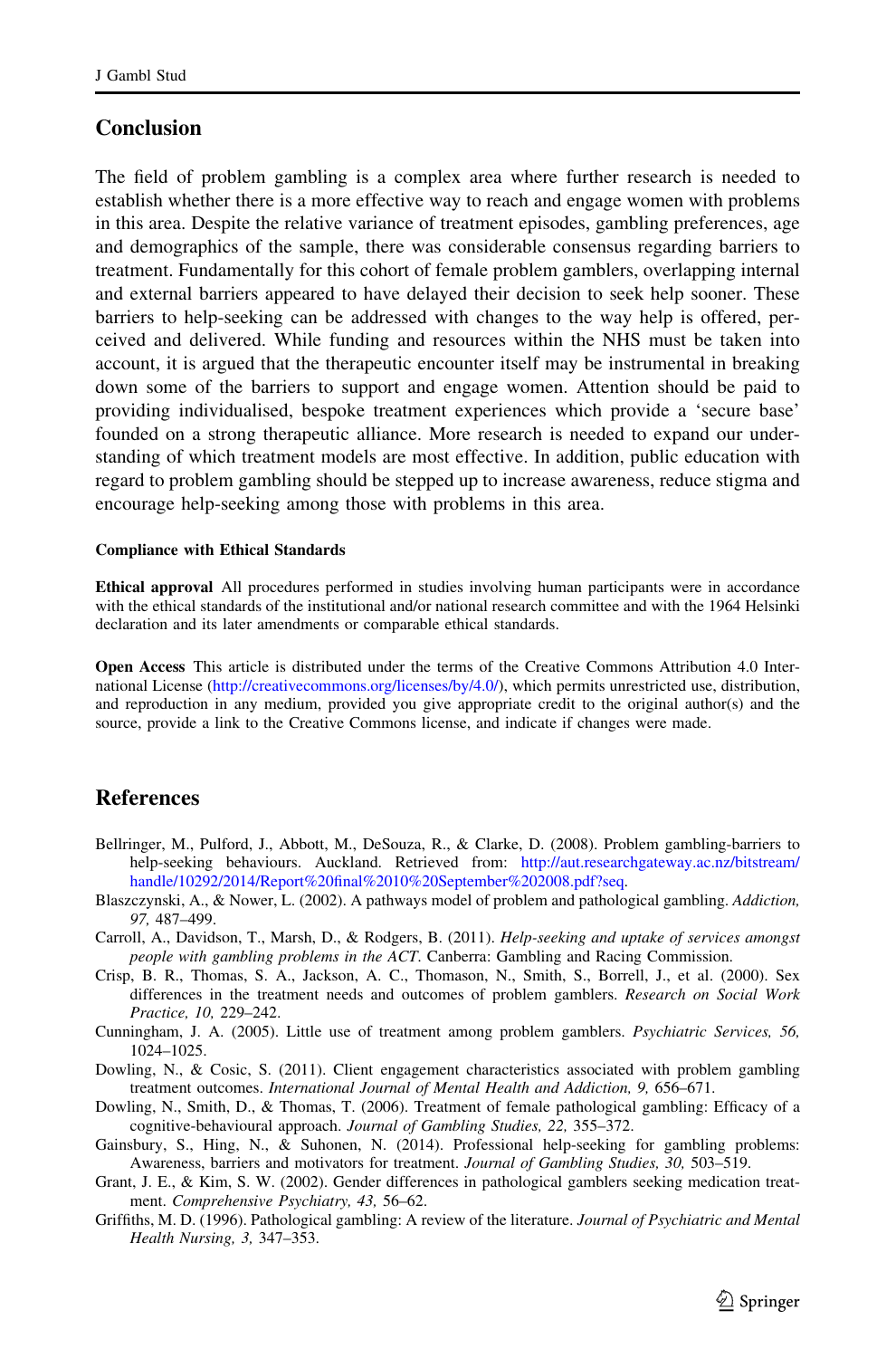- <span id="page-16-0"></span>Griffiths, M. D. (2007). Gambling addiction and its treatment within the NHS: A guide for healthcare professionals. London: British Medical Association.
- Griffiths, M. D., & MacDonald, H. F. (1999). Counselling in the treatment of pathological gambling: An overview. British Journal of Guidance and Counselling, 27, 179–190.
- Halliwell, E., Main., L, & Richardson, C. (2007). The fundamental facts, latest facts and figures on mental health. New Delhi: Mental Health Foundation. Retrieved from [http://www.mentalhealth.org.uk/](http://www.mentalhealth.org.uk/content/assets/PDF/publications/fundamental_facts_2007.pdf%3fview%3dStandard) [content/assets/PDF/publications/fundamental\\_facts\\_2007.pdf?view=Standard](http://www.mentalhealth.org.uk/content/assets/PDF/publications/fundamental_facts_2007.pdf%3fview%3dStandard).
- Hodgins, D. C., Currie, S. R., & El-Guebaly, N. (2001). Motivational enhancement and self-help treatments for problem gambling. Journal of Consulting and Clinical Psychology, 69(1), 50–57.
- Karter, L. (2013). Women and problem gambling: Therapeutic insights into understanding addiction and treatment. London: Routledge.
- Larkin, M., Watts, S., & Clifton, E. (2006). Giving voice and making sense in interpretative phenomenological analysis. Qualitative Research in Psychology., 3(2), 102–120.
- Lincoln, Y. S., & Guba, E. A. (1985). Naturalistic inquiry. Beverly Hills: Sage.
- McMillen, J., Marshall, D., Murphy, L., Lorenzen, S., & Waugh, B. (2004). Help-seeking by problem gamblers, friends and families: A focus on gender and cultural groups. Canberra: Centre for Gambling Research, RegNet, Australian National University.
- Miller, W. R., & Rollnick, S. (2002). Motivational interviewing: Preparing people for change. New York: Guilford Press.
- Ministry of Health. (2007). Preventing and minimising gambling harm. Wellington, NZ: Ministry of Health.
- National Problem Gambling Clinic (NPGC). (2013). Data retrieved from NPGC database.
- Nightingale, D., & Cromby, J. (1999). Social constructionist psychology. Buckingham: Open University Press.
- Osborn, M., & Smith, J. A. (1998). The personal experience of chronic benign lower back pain: An interpretative phenomenological analysis. British Journal of Health Psychology, 2, 65–83.
- Potenza, M. N., Steinberg, M. A., McLaughlin, S. D., Wu, R., Rounsaville, B. J., & O'Malley, S. S. (2001). Gender-related differences in the characteristics of problem gamblers using a gambling helpline. American Journal of Psychiatry, 158, 1500–1505.
- Reid, K., Flowers, P., & Larkin, M. (2005). Exploring lived experience. The Psychologist, 18, 20–23.
- Rigbye, J., & Griffiths, M. (2011). Problem gambling treatment within the British National Health System. International Journal of Mental Health Addiction, 9, 276–281.
- Rodda, S., & Lubman, D. (2013). Characteristics of gamblers using a national online counselling service for problem gambling. Journal of Gambling Studies, 30, 277–289.
- Slutske, W. S. (2006). Natural recovery and treatment-seeking in pathological gambling: Results of two US national surveys. American Journal of Psychiatry, 163(2), 297–302.
- Smith, J. A. (1996). Beyond the divide between cognition and discourse, using interpretive phenomenological analysis in health psychology. Psychology and Health, 11(2), 261–271.
- Smith, J. A. (2004). Reflecting on the development of interpretative phenomenological analysis and its contribution to qualitative psychology. Qualitative Research Psychology, 1, 39–54.
- Smith, J. A. (2007). Hermeneutics, human sciences and health: Linking theory and practice. *International* Journal of Qualitative Studies on Health and Well-Being, 2, 3–11.
- Suurvali, H., Cordingley, J., Hodgins, D., & Cunningham, J. (2009). Barriers to seeking help for gambling problems: A review of the empirical literature. Journal of Gambling Studies, 25(3), 407–424.
- The Productivity Commission. (2010). Retrieved from [http://www.pc.gov.au/inquiries/completed/gambling-](http://www.pc.gov.au/inquiries/completed/gambling-2009/report)[2009/report.](http://www.pc.gov.au/inquiries/completed/gambling-2009/report)
- Volberg, R. A., Nysse-Carris, K. L., & Gerstein, D. R. (2006). 2006 California problem gambling prevalence survey. Final report. Chicago: National Opinion Research Centre (NORC) at the University of Chicago.
- Wardle, H., Moody, A., Spence, S., Orford, J., Volberg, R., Jotangia, D., et al. (2011). British gambling prevalence survey. London: National Centre for Social Research. Retrieved from [http://www.](http://www.gamblingcommission.gov.uk/PDF/British%20Gambling%20Prevalence%20Survey%202010.pdf) [gamblingcommission.gov.uk/PDF/British%20Gambling%20Prevalence%20Survey%202010.pdf](http://www.gamblingcommission.gov.uk/PDF/British%20Gambling%20Prevalence%20Survey%202010.pdf).
- Wardle, H., & Seabury, C. (2013). 'Gambling behaviour' in Craig, R., Mindell, J. (Eds.), *Health survey for* England 2012. Leeds: Information Centre for Health and Social Care. Retrieved from [http://www.](http://www.hscic.gov.uk/catalogue/PUB13218/HSE2012-Ch7-Gambling-behaviour.pdf) [hscic.gov.uk/catalogue/PUB13218/HSE2012-Ch7-Gambling-behaviour.pdf](http://www.hscic.gov.uk/catalogue/PUB13218/HSE2012-Ch7-Gambling-behaviour.pdf).
- Wenzel H., & Dahl A. (2009). Female pathological gamblers. A critical review of the clinical findings. International Journal of Mental Health and Addiction, 7(1), 190–202.
- Willig, C. (2013). *Introducing qualitative research in psychology* (3rd ed.). Maidenhead: Open University Press/McGraw Hill Education.